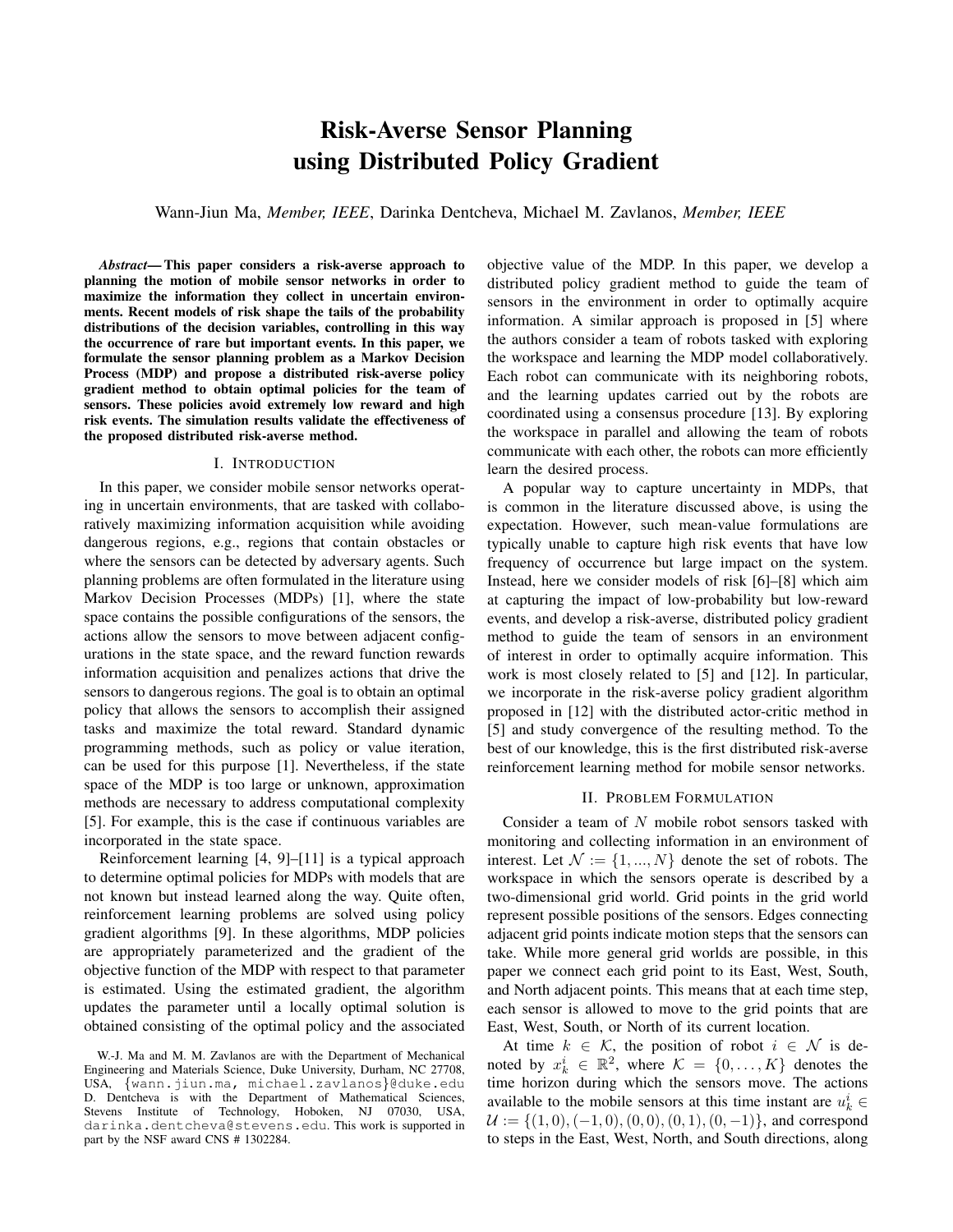with a "Stay" that keeps the robot at its current location. As a result of actions in  $U$ , the position of the robot is updated as  $x_{k+1}^i = x_k^i + u_k^i$ , for  $i \in \mathcal{N}$  and  $k \in \mathcal{K}$ .

In addition to the robots, we assume that there are M sources in the workspace that the sensors need to detect. Let  $\mathcal{M} := \{1, \ldots, M\}$  denote the set of sources. A source may be mobile and each source's position at time  $k \in \mathcal{K}$ is denoted by  $m_k^i$  for  $i \in \mathcal{M}$ . Each robot has the ability to sense the intensity or signal strength of each source that is in its range. At time  $k \in \mathcal{K}$ , for source  $j \in \mathcal{M}$ , the strength of the signal received at position  $y$  is defined as

$$
s_k^j(y) = \frac{w_k^j}{2\pi \det(\Sigma^j)^{1/2}} e^{-(y-m_k^j)^T (\Sigma^j)^{-1} (y-m_k^j)/2}, \quad (1)
$$

i.e., it is assumed to be Gaussian with mean  $m_k^j$  and covariance  $\Sigma^j$  with a scale factor  $w_k^j$ . The signal strength of each source sensed by a robot can be used to design a motion strategy for that robot driving it to configurations that contain more information about the sources. In Section III, we address this planning problem for a single robot, while in Section IV, we develop a distributed solution where multiple sensors explore the workspace and estimate the sources in parallel, significantly increasing efficiency of the method.

## III. RISK-AVERSE MARKOV DECISION PROCESS

We use Markov Decision Processes (MDPs) [1] to model the sensing task described in Section II. In our MDP, the state space  $S$  contains the robot coordinates in the 2-D grid world as well as the associated source signal strengths sensed by the robot at that location<sup>1</sup>. In particular, consider a state  $q = (x, s) \in S$ , where  $x \in \mathbb{R}^2$  represents the robot's position in the grid world and  $s \in \mathbb{R}^M$  the signal strength received by the robot when it is located at position  $x$ , where  $M$  is the total number of the sources. The action space  $U$  is defined in Section II. Further, let  $\mathbb{P}(u) := \Pr\{\cdot | \cdot, u\}$  denote the transition kernel depending on action u, for all  $u \in U$ , which we assume that is not changing in time. The probability of transition from state  $q \in S$  to state  $q' \in S$  given action  $u \in U$ can be determined by the signal strength, robot location, and actions available to the mobile sensor. For example, assuming that the sources are static, one can use the signal received at each grid point and the location of the grid point to construct the probability of transition.

If the robot identifies source  $j \in \mathcal{M}$ , i.e., if  $x_k = m_k^j$  at some time period k, then a random reward  $v_k^j$  is collected, whose distribution does not change in time; otherwise the reward is zero. We assume that different sources result in different rewards, modeling, e.g., different source intensities. Moreover, the positions of the sources  $m_k^j$  are assumed to be time-varying and random for all  $j \in \mathcal{M}$ . This allows us to model situations where uncertainty in the sensor measurements and outcomes is also present. Note that we assume that the reward can also take negative values to penalize for not detecting the source in time.

We denote by  $Z := \sum_{k=0}^{K} R_k$  the total reward after K time steps, and denote by  $x^*$  a terminal state of the MDP. Here, we use upper case letters to denote random variables and lower case letters to denote realizations of the random variables, namely,  $R_k$  is the random reward collected by the robot at time  $k \in \mathcal{K}$  and  $r_k$  represents a particular realization of  $R_k$ . Let  $f_Z(z)$  and  $\Psi_Z(z)$  =  $Pr(Z \leq z)$  denote the probability density function and the cumulative distribution function (CDF) of Z, respectively. Assume that  $\Psi_Z(z)$  is a continuous function of z. Similarly, denote by Ξ a random trajectory and the associated total reward of the MDP and by  $\xi = (x_0, u_0, r_0, ..., x_K, u_K, r_K)$ one realization of the trajectory and reward Ξ, where the trajectory of a MDP is defined as a sequence of states and actions  $(x_0, u_0, \dots, x_K, u_K)$  of the MDP. Let  $f_{\Xi}(\xi)$  denote the probability density function of Ξ.

#### *A. Policy Gradient Approach*

The first step in designing a policy gradient algorithm for our problem is to construct the parameterized MDP policy. Following [5, 12], we parameterize the policy  $\mu_{\theta}(u \mid x_k)$  by a parameter  $\theta \in \mathbb{R}^M$  for  $k \in \mathcal{K}$  as

$$
\mu_{\theta}(u \mid x_k) = \frac{\exp(\eta_{\theta}(u, x_k))}{\sum_{v \in \mathcal{U}} \exp(\eta_{\theta}(v, x_k))},\tag{2}
$$

where

$$
\eta_{\theta}(u,x) = \sum_{j=1}^{M} \theta_j s_k^j(x+u). \tag{3}
$$

The parameter  $\theta$  is an M-dimensional vector and M is the total number of the sources. Each element  $\theta_i$  of  $\theta$  represents the weight applied to the signal  $s_i$  that is transmitted from source j, where  $j \in M$ . The random policy  $\mu_{\theta}(u \mid x_k)$ yields a probability distribution over possible actions given the current robot position  $x_k$ . Equation (2) represents a so called softmax policy [9]. The policy favors sources located close to the sensor and will drive the sensor towards those sources. In (3),  $\eta_{\theta}(u, x)$  is a linear combination of the signal strengths  $s_k^j$  weighted by the weight vector  $\theta$ .

Using the parameter  $\theta$ , we can also parameterize the random vector Ξ. In particular, denote by  $f_{\Xi}(\xi;\theta)$  the parameterized probability density function of Ξ. Similarly, we parameterize the random variable  $Z$  (the objective of the MDP) using the parameter  $\theta$ . Let  $f_Z(z;\theta)$  denote the parameterized probability density function of Z and  $\Psi_Z(z;\theta)$ the cumulative distribution function of  $Z$  with a threshold  $z \in \mathbb{R}$ . We use the notation  $\mathbb{E}[Z; \theta]$  to denote the expectation of Z given the parameter  $\theta$ .

Given the parametrized MDP discussed above, we then take a sample of W trajectories  $(\xi_1, ..., \xi_W)$  of the MDP and estimate the gradient of the expected objective  $\mathbb{E}[Z; \theta]$  with respect to  $\theta$ , where each sample  $\xi \in {\xi_1, ..., \xi_W}$  consists of a state trajectory and the corresponding rewards, i.e.,  $\xi =$  $(x_0, u_0, r_0, ..., x_K, u_K, r_K)$ . Let  $\bar{\Delta}_W := (\bar{\Delta}_{1;W}, ..., \bar{\Delta}_{M;W})$ denote the estimate of the gradient  $\nabla \mathbb{E}[Z; \theta]$  with respect to the parameter  $\theta$ , where we use subscript j in  $\overline{\Delta}_{j,W}$ to indicate the j-th element of the vector  $\Delta_W$ . Using

<sup>&</sup>lt;sup>1</sup>In this section we focus on the motion planning of a single robot, therefore, for ease of presentation, we drop the superscript index  $i$ .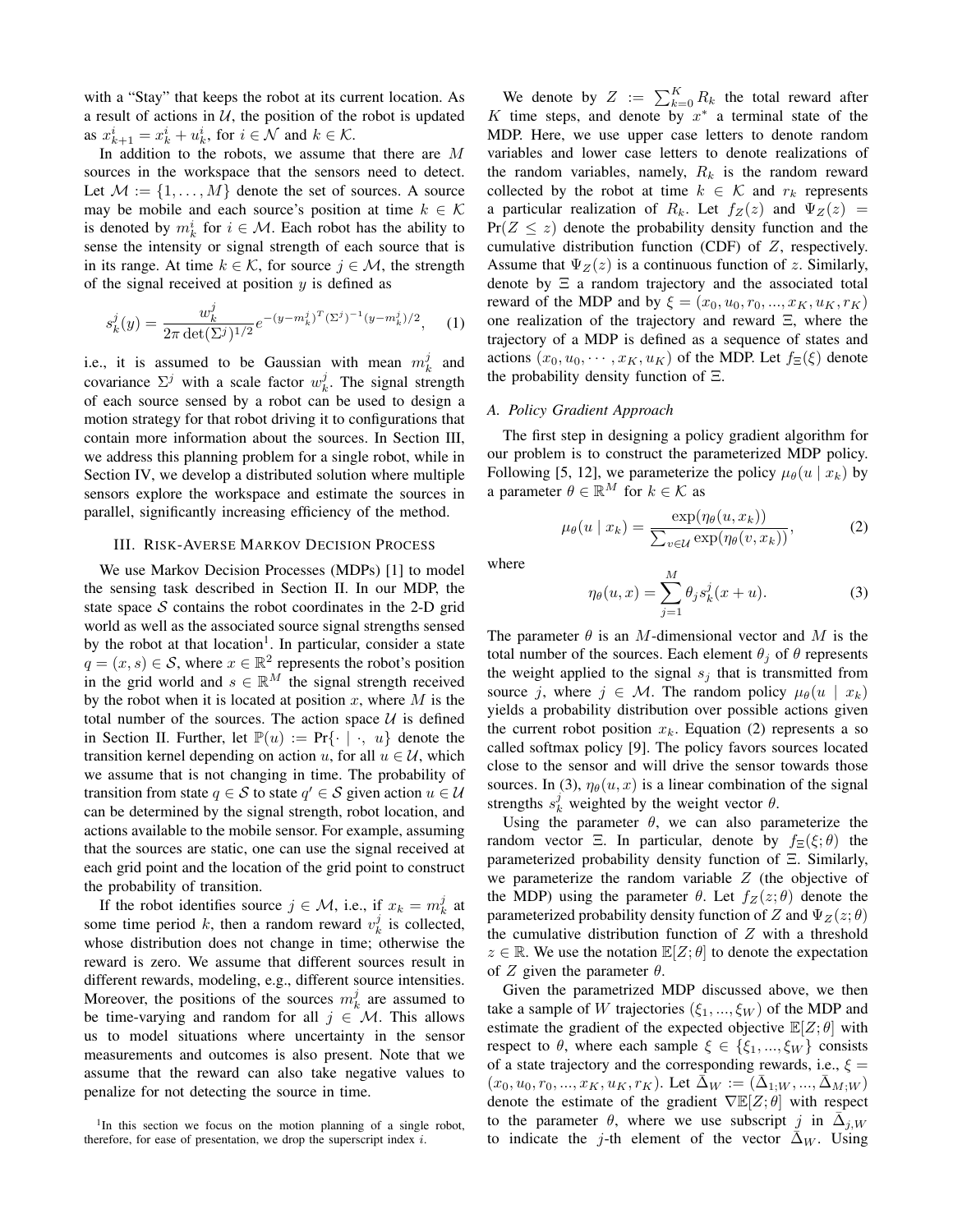the gradient estimate  $\overline{\Delta}_W$  we can update the parameter  $\theta$ in the gradient ascent direction in order to maximize the parametrized expectation of the cumulative rewards  $\mathbb{E}[Z; \theta]$ as

$$
\theta_{l+1} = \theta_l + \epsilon_l \bar{\Delta}_W, \tag{4}
$$

where  $\epsilon_l$  is a step size. Note that the subscript l in (4) indicates the iteration index of the gradient ascent algorithm. Each iterate  $\theta_l$  is an M-dimensional vector and  $\theta_{j,l}$  denotes the *j*-th element of  $\theta_l$ . Under mild assumptions, the update (4) will lead the parameter  $\theta$  to a locally optimal point [9].

In this policy gradient algorithm, the objective is defined as the expectation of the total rewards. The expectation may perform poorly due to the significant variability in the realizations of the random problem parameters. In the following, we replace the expectation operator with a risk model to improve the performance of the policy in highly uncertain environments with high variability.

#### *B. Risk-Averse Policy Gradient*

Compared to the expectation, risk models provide a solution, which is less sensitive to changes in the distribution of the decision variables without being overly conservative as in worst-case approaches that control the variance of the random variables. Also, unlike the expectation, also called a risk-neutral model, the risk models take into account the extreme low-reward events by shaping the tail of the probability distribution of the random decisions. There are various risk models proposed in the literature that have different properties and applications. Here, we use Conditional Valueat-Risk (CVaR) [2, 3, 6] which can be reformulated to obtain a convex form. Convexity of CVaR makes methods to control it computationally favorable compared to other risk models. Also, CVaR is a coherent risk measure with some nice properties. CVaR can be derived from the Valueat Risk (VaR) risk model. However, in general, VaR does not have a convex structure. Also, by tuning a parameter, CVaR can represent a broad spectrum of risk preferences (from the worst-case risk-averse to the risk-neutral preferences).

Specifically, the  $\beta$ -VaR of random variable Z (denoted by  $\alpha_{\beta}(Z)$ ) is defined as

$$
\alpha_{\beta}(Z) := \min\{z \in \mathbb{R} \mid \Psi_Z(z) \ge \beta\}.
$$
 (5)

The  $\beta$ -VaR represents the minimum value z such that for the corresponding CDF, it holds  $\Psi_Z(z) \geq \beta$ . Typical values of β are 0.05 or 0.1 [6]. The β-CVaR of random variable  $Z$ (denoted by  $\phi_{\beta}(Z)$ ) is defined as the average of the values which are smaller than the  $\beta$ -VaR, i.e.,

$$
\phi_{\beta}(Z) := \mathbb{E}[Z \mid Z \le \alpha_{\beta}(Z)]. \tag{6}
$$

Similarly, for the parameterized model discussed in Section III-A, let  $\alpha_{\beta}(Z;\theta)$  and  $\phi_{\beta}(Z;\theta)$  denote the parameterized VaR and CVaR, respectively.

By optimizing the CVaR  $\phi_{\beta}(Z;\theta)$ , one can efficiently shape the left tail of the probability distribution of  $Z$  given the decision made [6]. A risky event results in extreme low reward, and thus by appropriately shaping the left tail of the distribution of Z, events with the extreme low reward can be prevented in a risk-averse manner.

In what follows, we make some standard assumptions on the reward  $Z$  and the trajectory  $\Xi$ ; see also [12].

**Assumption 1:** The total reward  $Z$  is a continuous variable, and bounded in  $[-b, b]$  for all  $\theta$ .

**Assumption 2:** For all  $\theta$  and  $1 \leq j \leq M$ , the gradient  $\partial \alpha_{\beta}(Z;\theta)$  and  $\partial \phi_{\beta}(Z;\theta)$  are well defined and bounded  $\frac{\partial \beta(Z;\theta)}{\partial \theta_j}$  and  $\frac{\partial \phi_{\beta}(Z;\theta)}{\partial \theta_j}$  are well defined and bounded.

**Assumption 3:** For all  $\theta$  and  $1 \leq j \leq M$ , the gradient  $\partial f_Z(z;\theta)$  $\frac{z(z;\theta)}{\partial \theta_j}/f_Z(z;\theta)$  is well defined and bounded.

**Assumption 4:**  $\frac{\partial \log f_{\Xi}(\xi;\theta)}{\partial \theta_j}$  is well defined and bounded for all  $\xi$  and  $\theta$ .

If the reward contains only discrete values, one may add an arbitrarily small smooth noise to the total reward to ensure that Assumption 1 holds [12]. Also since  $Z$  is continuous, Assumption 2 is satisfied whenever  $\frac{\partial f_z(z;\theta)}{\partial \theta_j}$  is bounded [12]. Finally, Assumptions 3 and 4 are standard assumptions in reinforcement learning [12].

As shown in [12], the gradient of the CVaR can be expressed as a conditional expectation.

**Proposition 1:** [12] If Assumptions (1)-(4) hold, then

$$
\frac{\partial \phi_{\beta}(Z(\Xi); \theta)}{\theta_j} = \mathbb{E}\left[\frac{\partial \log f_{\Xi}(\Xi; \theta)}{\partial \theta_j}(Z(\Xi) - \alpha_{\beta}(Z(\Xi); \theta))\right]
$$
\n
$$
Z(\Xi) \leq \alpha_{\beta}(Z(\Xi); \theta).
$$
\n(7)

 The result in Proposition 1 suggests a MC algorithm to estimate the gradient  $\frac{\partial \phi_{\beta}(Z(\Xi);\theta)}{\theta_j}$  for  $j = 1, ..., M$ . In particular, we generate a sample of W trajectories  $\xi_1, ..., \xi_W$  from  $f_{\Xi}(\Xi;\theta)$  and estimate  $\alpha_{\beta}(Z(\Xi);\theta)$ , where each element in  $\{\xi_1, ..., \xi_W\}$  represents one trajectory. As suggested in [12],  $\alpha_{\beta}(Z(\Xi);\theta)$  can be estimated by the empirical  $\beta$ -quantile  $\tilde{v}$ 

$$
\tilde{v} = \inf_{z} \hat{\Psi}_Z(z) \ge \beta,
$$
\n(8)

where  $\hat{\Psi}_Z(z)$  is the empirical CDF of Z. One way to calculate the empirical  $\beta$ -quantile  $\tilde{v}$  is by first sorting the  $z(\xi_i)$ 's in ascending order,  $(z_1^s, ..., z_W^s) = \text{sort}(z(\xi_1), ..., z(\xi_W)),$ and then setting  $\tilde{v}$  as  $\tilde{v} = z_{\lceil \beta W \rceil}^s$ , where we let  $z(\xi)$ denote the objective function value obtained by  $\xi$ , and the operator sort( $z(\xi_1),..., z(\xi_W)$ ) basically sorts the elements in  $\{z(\xi_1),...,z(\xi_W)\}\$ in ascending order. The MC estimates of the partial derivatives (denoted by  $\Delta_{j;W}$ ) are then given as

$$
\Delta_{j;W} = \frac{1}{\beta W} \sum_{i=1}^{W} \frac{\partial \log f_{\Xi}(\xi_i; \theta)}{\partial \theta_j} (z(\xi_i) - \tilde{v}) \mathbf{1}_{z(\xi_i) \leq \tilde{v}}, \quad (9)
$$

for  $j = 1, ..., M$ , where  $\mathbf{1}_{z(\xi_i) \leq \tilde{v}} = 1$  if  $z(\xi_i) \leq \tilde{v}$ , and  $\mathbf{1}_{z(\xi_i)\leq \tilde{v}}=0$ , otherwise<sup>2</sup>.

Remark 1: By the Markov property of the state transitions, the gradient of the probability density function  $f_{\Xi}(\xi; \theta)$ 

<sup>&</sup>lt;sup>2</sup>We use  $\Delta_W$  and  $\bar{\Delta}_W$  to denote the gradient estimates of the CVaR and expectation of the objective function, respectively.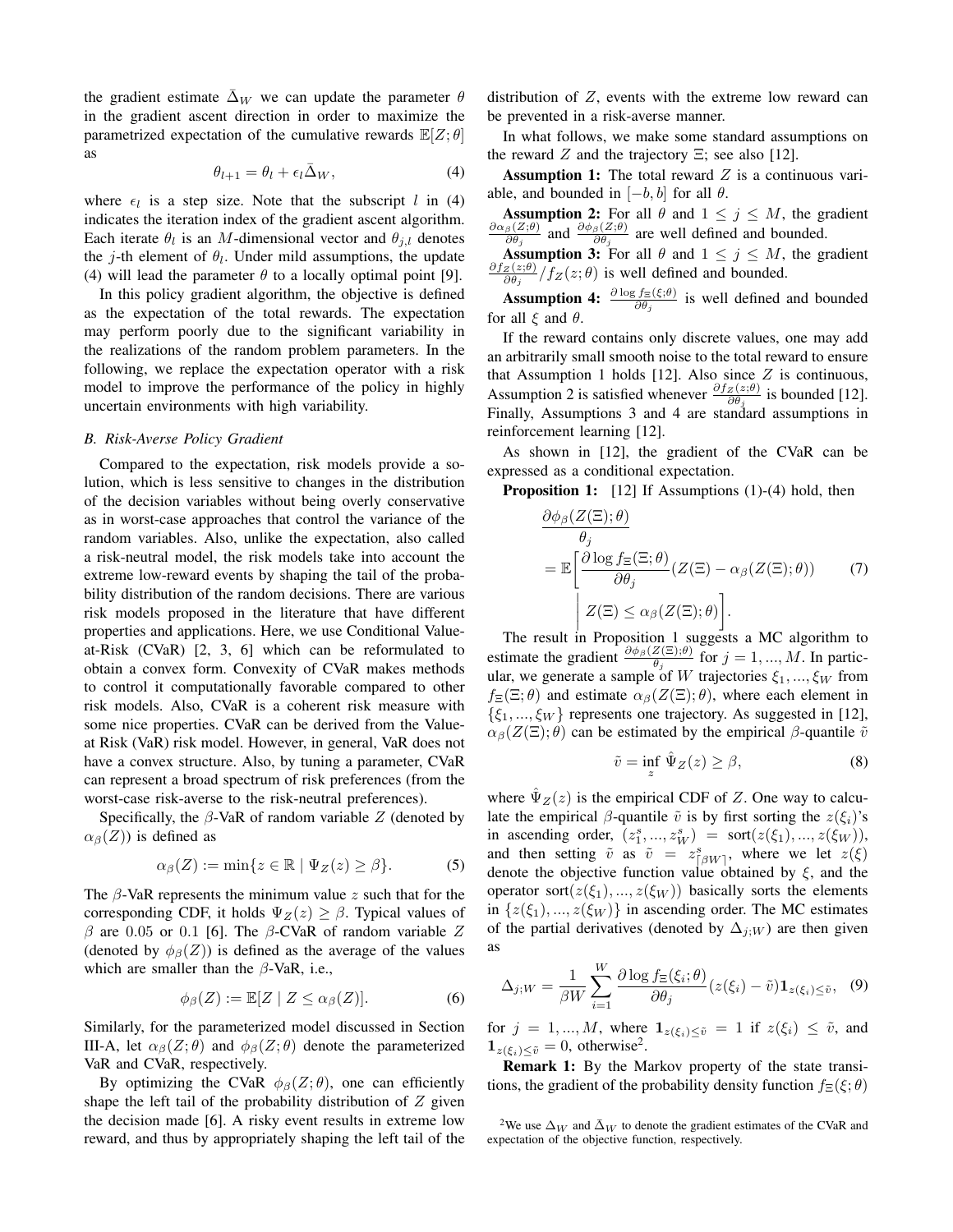### Algorithm 1

Given: The CVaR level  $\beta$ , a sample of W trajectories  $\xi_1, ..., \xi_W$  of the process, and the probability density function  $f_{\Xi}(\xi;\theta).$ Output: The gradient estimate  $\Delta_W := (\Delta_{1:W}, ..., \Delta_{M:W}).$ 

 $(I)$   $(z_1^s, ..., z_W^s) \leftarrow \text{sort}(z(\xi_1), ..., z(\xi_W)),$  $(2) \tilde{v} \leftarrow z_{\lceil \beta W \rceil}^s$ (3) for  $j = 1, ..., M$ ,  $\Delta_{j;W} \leftarrow \frac{1}{\rho_{\mathbf{U}}}$  $\beta W$  $\sum_{i=1}^{N}$  $\partial \log f_{\Xi}(\xi_i;\theta)$  $\frac{\partial \mathcal{L}(\xi_i, \theta')}{\partial \theta_j}(z(\xi_i) - \tilde{v})\mathbf{1}_{z(\xi_i)\leq \tilde{v}}.$ 

$$
Return \Delta_W.
$$

can be written as [12]

 $i=1$ 

$$
\frac{\partial \log f_{\Xi}(\xi;\theta)}{\partial \theta_j} = \sum_{k=0}^{\tau-1} \frac{\log \Pr(u_k \mid x_k; \theta)}{\partial \theta_j},\tag{10}
$$

where  $\zeta_0(x_0)$  is the probability distribution of the initial condition  $x_0$  and  $\tau$  is the total number of time steps considered. We can use formulas (10) to calculate  $\frac{\partial \log f_{\Xi}(\xi_i;\theta)}{\partial \theta_j}$  in (9).

To learn the gradient  $(9)$ , in the learning phase, given the initial policy parameter  $\theta_0$ , the robot starts with a fixed initial position  $x_0$  in the grid world and moves in the workspace based on the parameter  $\theta_0$ . The robot repeats the process W times and generates a sample of W trajectories  $\{\xi_1, ..., \xi_W\}$ . After the robot has recorded the sample, it executes Algorithm 1 to calculate the gradient estimate.

The output of Algorithm 1 is the gradient estimate  $\Delta_W$ . The robot uses gradient ascent to update the parameter  $\theta$ based on the gradient estimate  $\Delta_W$  as

$$
\theta_{l+1} = \theta_l + \epsilon_l \Delta_W, \qquad (11)
$$

where  $\epsilon_l$  is a step size. Note that the subscript l in (11) is the iteration index of the gradient ascent algorithm. Each iterate  $\theta_l$  is an M-dimensional vector. Denote by  $\theta_{j,l}$  the j-th element of  $\theta_l$ .

It is shown in [12] that the gradient estimator  $\Delta_W$  is a biased and consistent estimator of  $\nabla \phi_{\beta}(Z;\theta)$ .

**Proposition 2:** [12] If Assumptions (1)-(4) hold, then for  $j=1,...,M,$   $\Delta_{j,W}\rightarrow \frac{\partial \phi_{\beta}(Z;\theta)}{\partial \theta_{\beta}}$  $\frac{\partial \beta(z;\theta)}{\partial \theta_j}$  w.p. 1 as  $W \to \infty$ .

Similar to Section III-A, under Assumptions 1-4, the update (11) will lead the parameter  $\theta$  to a locally optimal point [12].

## IV. DISTRIBUTED RISK-AVERSE POLICY GRADIENT

In the previous section, we considered a single robot that explores the workspace and learns the process along the way. In the learning phase (Algorithm 1), there are multiple trajectories required to update the policy parameter, so the workload for the single robot is high. In this section, we propose a way to parallelize the learning task by considering multiple robots that collaboratively explore the environment.

The key idea for our distributed learning framework follows the approach proposed in [5]. In particular, we assume that each robot *i* has its own parameter  $\theta^i$  and generates its

own gradient estimate  $\Delta^i_{W^i}$  with sequences of realizations  $\xi^{i} = (x_0^{i}, u_0^{i}, r_0^{i}, ..., x_K^{i}, u_K^{i}, r_K^{i}).$  Then, the policy of every robot  $i$  is (cf. (2) and (3))

$$
\mu_{\theta^i}(u^i \mid x_k^i) = \frac{\exp(\eta_{\theta^i}(u^i, x_k^i))}{\sum_{v \in \mathcal{U}} \exp(\eta_{\theta^i}(v^i, x_k^i))},\tag{12}
$$

where

$$
\eta_{\theta^i}(u^i, x^i) = \sum_{j=1}^M \theta^i_j s^j_k(x^i + u^i).
$$
 (13)

and the parameters  $\theta^i$  are local to every robot. The goal is that all robots coordinate to estimate and update a common parameter  $\theta$  in a distributed way. For this, we introduce a consensus update to ensure that the policy parameters  $\theta^i$  for all  $i \in \mathcal{N}$  converge to the same value  $\theta$ . Agreement on the parameter  $\theta$  means that the robots will collaboratively learn a common policy parameterized by  $\theta$ . Specifically, consider a directed graph  $\mathcal{G} = (\mathcal{N}, \mathcal{E})$ , over which the robots communicate in order to update  $\theta^i$ . The nodes in the graph  $\mathcal G$ correspond to the robots, while arcs denote communication links between robots, so that, if robot  $i$  and robot  $j$  can communicate with each other, then  $T^{ij}$  is the time that robot i receives a message from robot j and  $t^{ij}(k)$  is the time this message was sent.

Using the above formulation, we can design a distributed policy gradient algorithm where, in the first step of the algorithm, each robot carries out its own gradient estimation (Algorithm 1) and in the second step of the algorithm, each robot updates its parameter  $\theta^i$  by

$$
\theta_{l+1}^i = A_l^{ii} \theta_l^i + \sum_{j \neq i} A_l^{ij} \theta_{t^{ij}(l)}^j + \epsilon_l \Delta_W^i, \qquad (14)
$$

where  $A_l^{ij} = \text{diag}(a_{1,l}^{ij},...,a_{M,l}^{ij}), A_l^{ij} \ge 0, \sum_{j=1}^N a_{m,l}^{ij} = 1$ for all  $i, m, l$ , and  $A_l^{ij} = 0$  if  $l \notin T^{ij}$  for all  $i \neq j$ . Each robot's parameter update in (14) consists of two parts: the consensus update  $A_l^{i} \theta_l^i + \sum_{j \neq i} A_l^{ij} \theta_l^j$  $t^{ij}(l)$  and the update in the gradient direction  $\epsilon_l \Delta_W^i$ .

The proposed distributed policy gradient method relies on the following additional assumptions on the graph  $G$  and communication pattern.

Assumption 5: Consider a communication graph as defined above. Then:

(1) The graph  $G$  is strongly connected, namely, there exists a directed path in  $G$  from every node to every other node.

(2) There exists a positive constant  $\gamma$  such that  $A_i^{ii} \ge \gamma \mathbf{I}$  for all  $i \in \mathcal{N}$  and  $l$ , and  $A_l^{ij} \ge \gamma \mathbf{I}$  or all  $i, j \in \mathcal{N}$  and  $l$ .

(3) The time between consecutive transmissions of  $\theta_l^i$  from agent j to agent i is bounded by some  $B \geq 0$  for all  $(j, i) \in \mathcal{E}$ .

(4) Communication delays are bounded by some  $B_0 \geq 0$ .

Assumption 5 says that information can flow between any two agents via (14); the weights of the  $\theta$ 's are bounded away from zero; and for every robot  $i$ , there is a finite delay between two consecutive receptions of a message  $\theta^j$ originating from a neighboring robot  $j$ .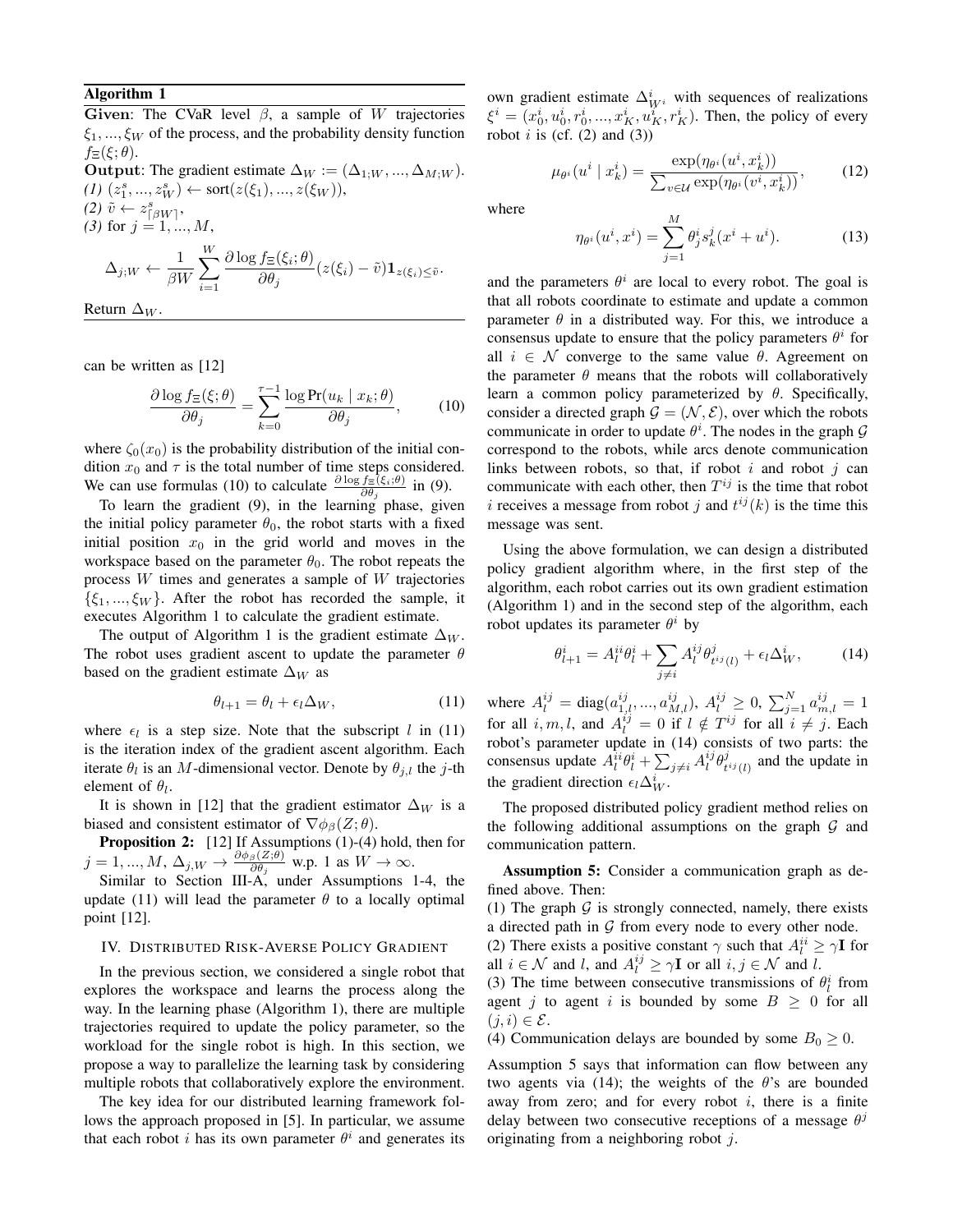By defining  $s_l^i = \Delta_W^i$ , we can rewrite (14) as follows:

$$
\theta_{l+1}^i = A_l^{ii} \theta_l^i + \sum_{j \neq i} A_l^{ij} \theta_{t^{ij}(l)}^j + \epsilon_l s_l^i, \tag{15}
$$

where the term  $s_i^i$  can be viewed as a noise term which perturbs the consensus update in (15); see [5]. Denote by  $y_l$ the value of  $\theta$  that all robots would agree on if at time l they employ a different parameter update that involves only the consensus term (the first two terms in (15)). As shown in [13], the update (15) has the following properties.

**Lemma 1:** [13] Under Assumption 5, the update (15) has the following properties:

(1) There exist vectors  $\Phi_{n,l}^{ij}$  for all  $l \geq n$  and  $i, j \in \mathcal{N}$  such that

$$
\theta_l^i = \sum_{j=1}^N \Phi_{0,l}^{ij} \theta_1^j + \sum_{n=1}^{l-1} \epsilon_n \Phi_{n,l}^{ij} s_n^j,
$$
 (16)

and the limit  $\lim_{l\to\infty} \Phi_{n,l}^{ij}$  exists, for any  $i, j, n$ . The limit is independent of i and will be denoted by  $\Phi_n^j$ .

(2) There exist  $d \in [0, 1]$  and  $A \ge 0$  such that

$$
\max_{i,j} \|\Phi_{n,l}^{ij} - \Phi_n^j\| \le \tilde{A}d^{l-n}, \quad l \ge n, \ i, \ j \in \mathcal{N}.
$$
 (17)

(3) The vector  $y_l$  can be obtained by the update

$$
y_l = \sum_{j=1}^{N} \Phi_0^j \theta_1^j + \sum_{n=1}^{l-1} \epsilon_n \Phi_n^j s_n^j, \quad l \ge 0.
$$
 (18)

In general, the objective  $\phi_{\beta}(\theta)$  is not concave in  $\theta$ . In the following, we start with an assumption on the step size  $\epsilon_1$ in the update (14) and show that the update (14) will lead the parameter  $\theta^i$  to a locally optimal solution. Moreover, consensus on the parameter will be reached, i.e.,  $\|\theta_i^i - \theta_i^j\| \to$ 0 as  $l \to \infty$ , for all  $i, j \in \mathcal{N}$ .

**Assumption 6:** The step size  $\epsilon_l$  satisfies

$$
\sum_{l} \epsilon_l = \infty, \quad \sum_{l} (\epsilon_l)^2 < \infty. \tag{19}
$$

**Theorem 1:** Let Assumptions (1)-(6) hold. Also, assume that  $\Delta_{j,W_l} \rightarrow \frac{\partial \phi_\beta(\theta_l^i)}{\partial \theta_i}$  $\frac{\partial \beta(\theta_i)}{\partial \theta_j}$  w.p. 1 for all  $i \in \mathcal{N}$ , and  $j \in \mathcal{M}$ . Then the sequences  $\{\theta_i^i\}$  generated by the algorithm satisfy

$$
\liminf_{l \to \infty} \|\nabla \phi_{\beta}(\theta_l^i)\| = 0, \ \forall i \in \mathcal{N}, \ \text{w.p. 1.}
$$
 (20)

*Proof:* Each robot's update (14) can be written as

$$
\theta_{l+1}^{i} = A_{l}^{ii} \theta_{l}^{i} + \sum_{j \neq i} A_{l}^{ij} \theta_{t^{ij}(l)}^{j} + \epsilon_{l} \Delta_{W}^{i}
$$
\n
$$
= \theta_{l}^{i} + \epsilon_{l} \nabla \phi_{\beta}(\theta_{l}^{i}) + e_{1,l}^{i} + e_{2,l}^{i},
$$
\n(21)

where  $e_{1,l}^i = \epsilon_l (\Delta_W^i - \nabla \phi_\beta(\theta_l^i))$  and  $e_{2,l}^i = A_l^{ii} \theta_l^i +$  $\sum_{j\neq i}A_{l}^{ij}\theta_{t}^{j}$  $_{t^{ij}(l)}^j-\theta_l^i.$ 

Following the analysis in [5] and [13], we can show that  $e_{2,j} \rightarrow 1$  w.p. 1. Specifically, let,

$$
b_l = \sum_{i=1}^{N} \epsilon_l \|\Delta_W^i\|.
$$
 (22)

Using Lemma 1, we can bound the difference between the sequence  $\theta_i^i$  and  $y_i$ . In particular, we have that there exist

 $d \in [0, 1)$  and  $A > 0$  such that

$$
||y_l - \theta_l^i|| \le A \sum_{n=1}^l d^{l-n} b_n
$$
  
=  $A b_1 \left( d^{(l-1)} + \sum_{n=1}^{l-1} \frac{d^{l-n-1} b_{n+1}}{b_1} \right)$  (23)

Furthermore, we have

$$
\mathbb{E}\left[\sum_{l}(b_{l})^{2}\right] \leq \mathbb{E}\left[\sum_{l} N \sum_{i=1}^{N} \epsilon_{l}^{2} \|\Delta_{W}^{i}\|^{2}\right]
$$
\n
$$
\leq N \sum_{l} (\epsilon_{l})^{2} \sum_{i=1}^{N} \mathbb{E}[\|\Delta_{W}^{i}\|^{2}] \leq \infty,
$$
\n(24)

where the second inequality is due to the boundedness assumptions on z and  $\frac{\partial \log f_{\Xi}(\xi;\theta)}{\partial \theta_j}$ . Hence,  $b_l$  converges to zero almost surely. Due to (23),  $y_l - \theta_l^i$  converges to zero for all  $i \in \mathcal{N}$  almost surely, and  $e_2^1$  converges to zero almost surely as well.

The convergence of the error term  $e_{1,l}^i$  can be established by the consistency property (Proposition 2 in Section III-B), according to which,  $\Delta_{j,W_l} \rightarrow \frac{\partial \phi_{\beta}(\theta_i^i)}{\partial \theta_i}$  $\frac{\partial \beta(\theta_l)}{\partial \theta_j}$  w.p. 1, as  $W_l \to \infty$ for all  $i \in \mathcal{N}$  and  $j = 1, ..., M$ .

Following the analysis in Theorem 6.3 in [4] and using the Taylor's series, we have

$$
\phi_{\beta}(\theta_{l+1}^{i}) \geq \phi_{\beta}(\theta_{l}^{i}) + \nabla\phi_{\beta}(\theta_{l}^{i})^{\top}(\epsilon_{l}\nabla\phi_{\beta}(\theta_{l}^{i}) + e_{1,l}^{i} + e_{2,l}^{i}) + \tilde{C} \cdot ||\epsilon_{l}\nabla\phi_{\beta}(\theta_{l}^{i}) + e_{1,l}^{i} + e_{2,l}^{i}||^{2},
$$
\n(25)

where  $\tilde{C}$  reflects a lower bound on the Hessian of  $\phi_{\beta}$ . For some  $T > 0$ , define  $l_{j+1} = \min\{l \ge l_j \mid \sum_{t=l_j}^{l} \epsilon_t \ge T\}$  for  $j > 0$ . Using (25), we have

$$
\phi_{\beta}(\theta_{l_{j+1}}^{i}) \geq \phi_{\beta}(\theta_{l_{j}}^{i}) + \sum_{t=l_{j}}^{l_{j+1}-1} \epsilon_{t} ||\nabla \phi_{\beta}(\theta_{t}^{i})||^{2} \n+ \sum_{t=l_{j}}^{l_{j+1}-1} \nabla \phi_{\beta}(\theta_{t}^{i})(e_{1,t}^{i} + e_{2,t}^{i}) \n+ \sum_{t=l_{j}}^{l_{j+1}-1} \tilde{C} \cdot ||\epsilon_{t} \nabla \phi_{\beta}(\theta_{t}^{i}) + e_{1,t}^{i} + e_{2,t}^{i}||^{2},
$$
\n(26)

where the last two terms in  $(26)$  converge to zero. Now assume that  $\|\nabla\phi_\beta(\theta^i_t)\|$  does not converge to zero. Then  $\phi_\beta(\theta^i_l)$ will increase indefinitely, which contradicts the boundedness assumption on  $\phi_{\beta}$ . This completes the proof.

Theorem 1 shows that all robots agree on the same policy parameter which converges to a locally optimal solution. The difference between the proof of Theorem 1 and the analysis in [5] lies in the noise term  $s_l^i$  in (15) derived from the policy gradient algorithm which has a different structure compared to the noise term in [5]. Note that the requirement  $\Delta_{j,W_l} \rightarrow$  $\partial \phi_\beta(\theta_l^i)$  $\frac{\partial \beta(\theta_i)}{\partial \theta_j}$  w.p. 1 for all  $i \in \mathcal{N}$  indicates that the number of MC samples  $W_l \to \infty$  as  $l \to \infty$ .